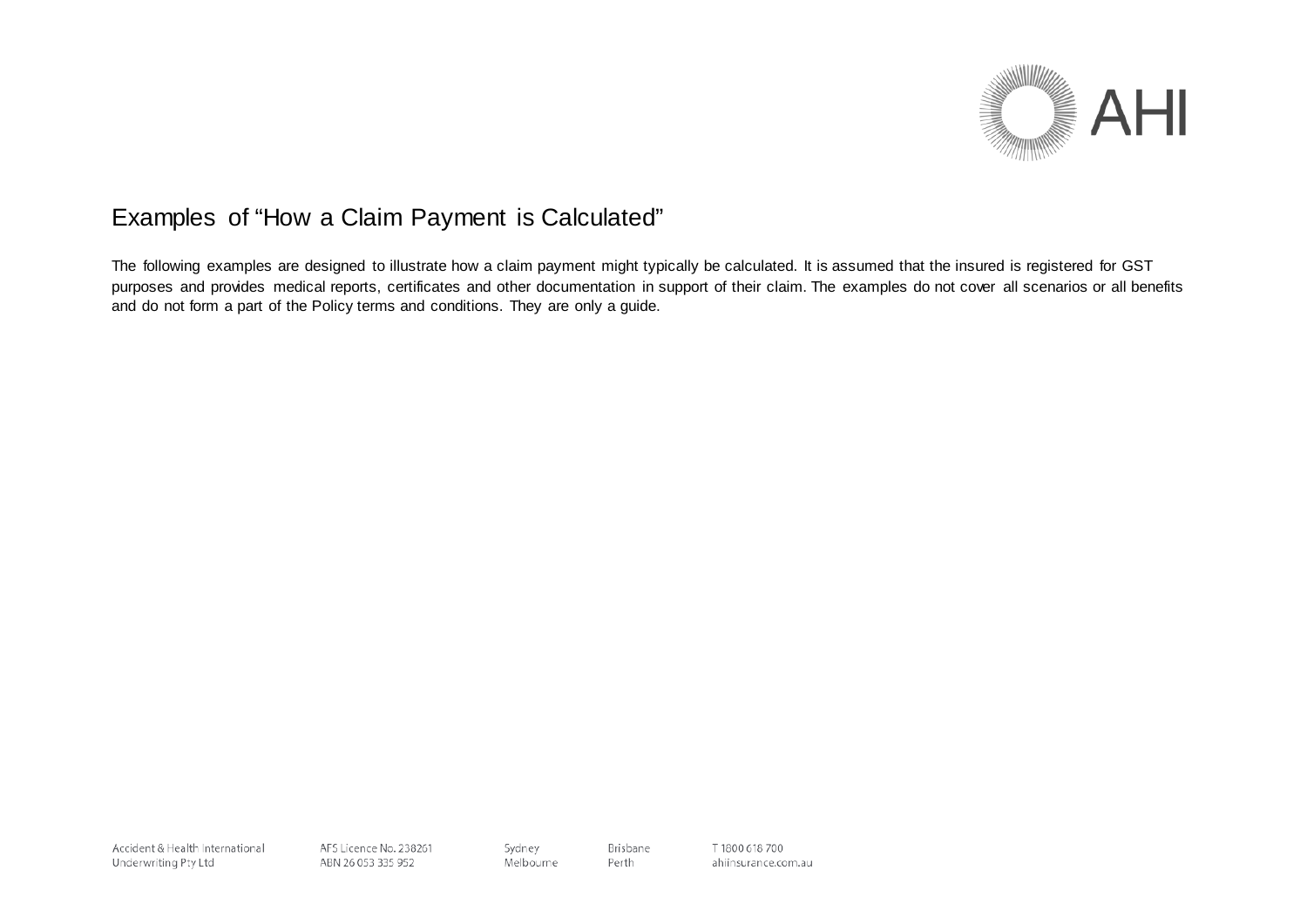

## Temporary Total Disablement from an Injury

The Insured Person fractures an arm when they fall from a ladder. The Insured Person is totally disabled and is unable to work for 10 weeks.

The Insured Person is listed on the Policy with a weekly Injury Benefit of 85% of Income to a maximum \$2,000 per week. The Deferral Period is 14 consecutive days.

| How much We pay                                                   |                          | How the payment is calculated                                                                                                                                                                                                                                                                                                                                                                                                                                                                            |
|-------------------------------------------------------------------|--------------------------|----------------------------------------------------------------------------------------------------------------------------------------------------------------------------------------------------------------------------------------------------------------------------------------------------------------------------------------------------------------------------------------------------------------------------------------------------------------------------------------------------------|
| Temporary Total<br><b>Disablement</b><br>For 10 weeks             | \$2,000/week<br>\$20,000 | Proof is supplied confirming the Insured Person's Income is \$2,530 per week.<br>$\bullet$<br>We pay the lesser of 85% of actual lncome up to the maximum weekly Injury benefit of<br>\$2,000.<br>85% of the actual Income is \$2,150.50 and the maximum weekly Injury amount is \$2,000<br>Therefore, We pay to the maximum weekly lnjury amount of \$2,000 multiplied by the<br>number of weeks the Insured Person is Temporary Totally Disabled (less the Deferral<br>Period, calculated as follows). |
| Less the 14 day Deferral<br>Period expressed as an<br>amount of   | $-$ \$4.000              | \$2,000 per week divided by 7 x 14 days Deferral Period is \$4,000. This is deducted from the<br>above Temporary Total Disablement benefit amount.<br>This is the amount that is payable to the Insured Person for Temporary Total Disablement.                                                                                                                                                                                                                                                          |
| <b>Temporary Total</b><br><b>Disablement</b><br>payment amount is | \$16,000                 |                                                                                                                                                                                                                                                                                                                                                                                                                                                                                                          |

Brisbane

Perth

Accident & Health International Underwriting Pty Ltd

AFS Licence No. 238261 ABN 26 053 335 952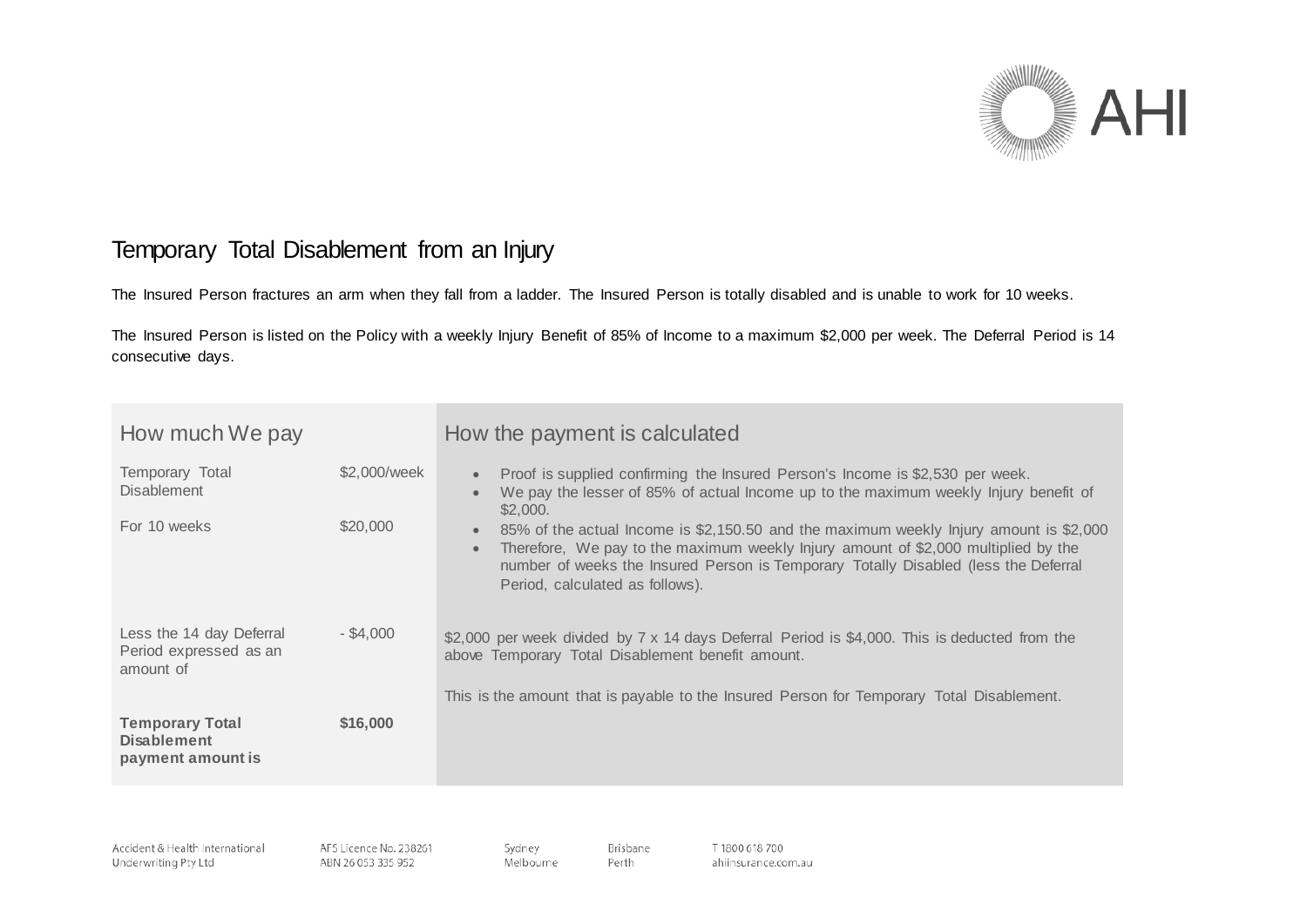

## Temporary Total Disablement and Permanent Total Disablement from an Injury

The Insured Person suffers a serious back Injury in a car Accident as well as cuts and bruises. The Insured Person is totally disabled and is unable to work for 26 weeks. It gradually emerges during this period that they may not be able to ever work again in an occupation for which they are suited by education, training and experience, and 12 months after the date of the Accident a Medical Practitioner certifies the Permanent Total Disablement of the Insured Person.

The Insured Person is listed on the Policy with a weekly Injury Benefit of 85% of Income to a maximum \$1,700 per week and a Capital Benefit of \$100,000. The Deferral Period is 14 consecutive days.

| How much We pay                                                   |                 | How the payment is calculated                                                                                                                                                                                                                                 |
|-------------------------------------------------------------------|-----------------|---------------------------------------------------------------------------------------------------------------------------------------------------------------------------------------------------------------------------------------------------------------|
| Temporary Total<br><b>Disablement</b>                             | \$1,606.50/week | Proof is supplied confirming the Insured Person's Income is \$1,890 per week.<br>We pay the lesser of 85% of actual lncome up to the maximum weekly Injury benefit of<br>\$1,700.                                                                             |
| For 26 weeks                                                      | \$41,769        | 85% of the actual Income is \$1,606.50<br>$\bullet$<br>Therefore, We pay to this amount, being the lesser amount, multiplied by the number of weeks<br>the Insured Person is Temporary Totally Disabled (less the Deferral Period, calculated as<br>follows). |
| Less the 14 day Deferral<br>Period expressed as an<br>amount of   | $-$ \$3,213     | \$1,606.50 per week divided by 7 x 14 days Deferral Period is \$3,213. This is deducted from the above<br>Temporary Total Disablement benefit amount.                                                                                                         |
| <b>Temporary Total</b><br><b>Disablement</b><br>payment amount is | \$38,556        | This is the amount that is payable to the Insured Person for Temporary Total Disablement.                                                                                                                                                                     |
| The Capital benefit is                                            | \$100,000       | Permanent Total Disablement has a benefit of 100% of the Capital Benefit amount.                                                                                                                                                                              |
|                                                                   |                 |                                                                                                                                                                                                                                                               |

Brisbane

Perth

Accident & Health International Underwriting Pty Ltd

AFS Licence No. 238261 ABN 26 053 335 952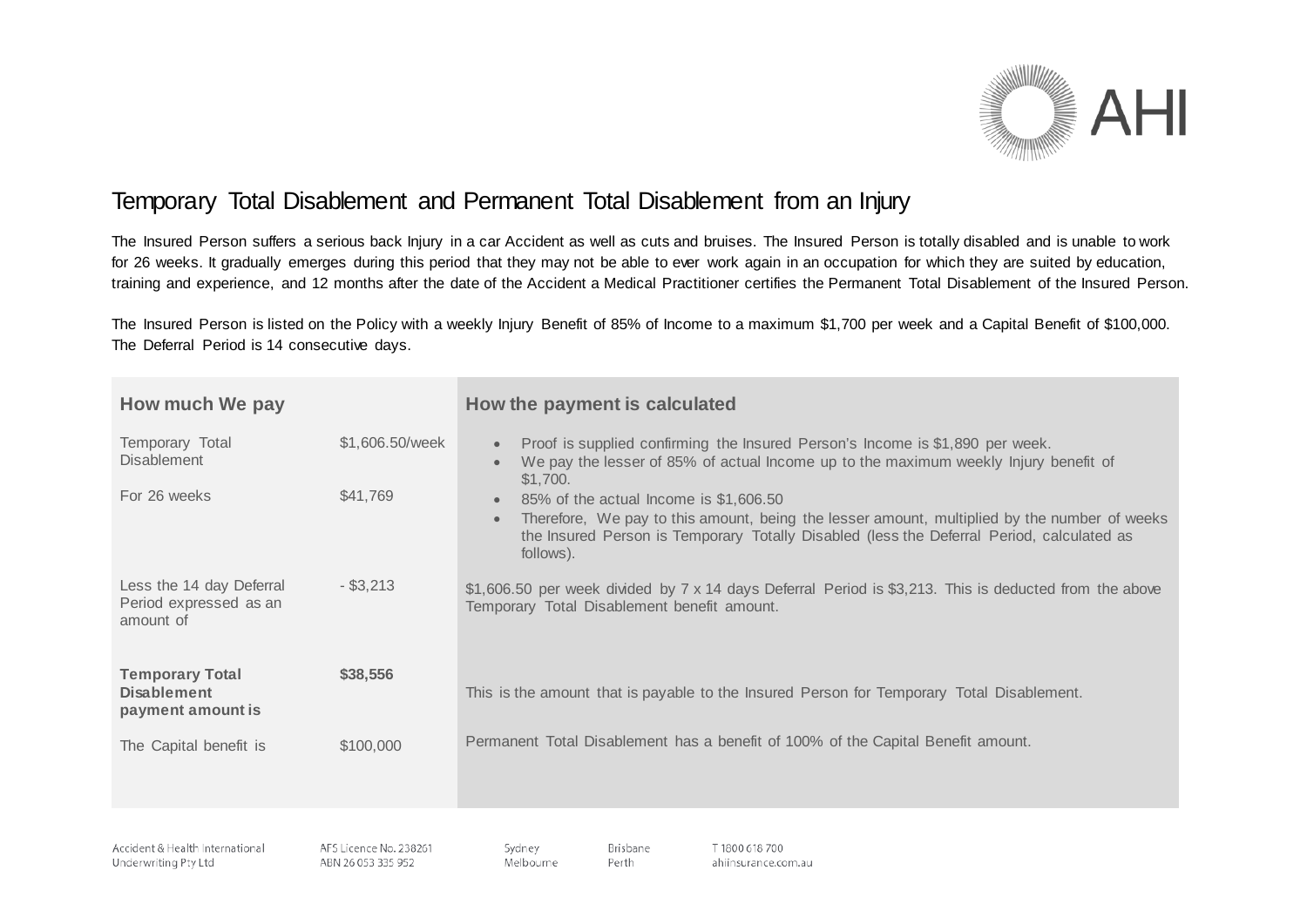

| Sub-total for Permanent<br>Total Disablement is               | \$100,000    | Permanent Total Disablement is payable less any payments received for Temporary Total<br>Disablement. Permanent Total Disablement is normally assessed 12 months after the date of the           |
|---------------------------------------------------------------|--------------|--------------------------------------------------------------------------------------------------------------------------------------------------------------------------------------------------|
| Less any benefits paid for<br>Temporary Total<br>Disablement. | $-$ \$38.556 | Injury and once all the Medical Practitioners and We agree, that the Insured Person is permanently<br>disabled.                                                                                  |
|                                                               |              | \$100,000 for Permanent Total Disablement less \$38,556 already paid for Temporary Total<br>Disablement, calculated as $$100,000 - $38,556 = $61,444$ . Once this is paid all Benefits under the |
| <b>Total claim payment</b>                                    | \$61,444     | policy cease.                                                                                                                                                                                    |

Brisbane

Perth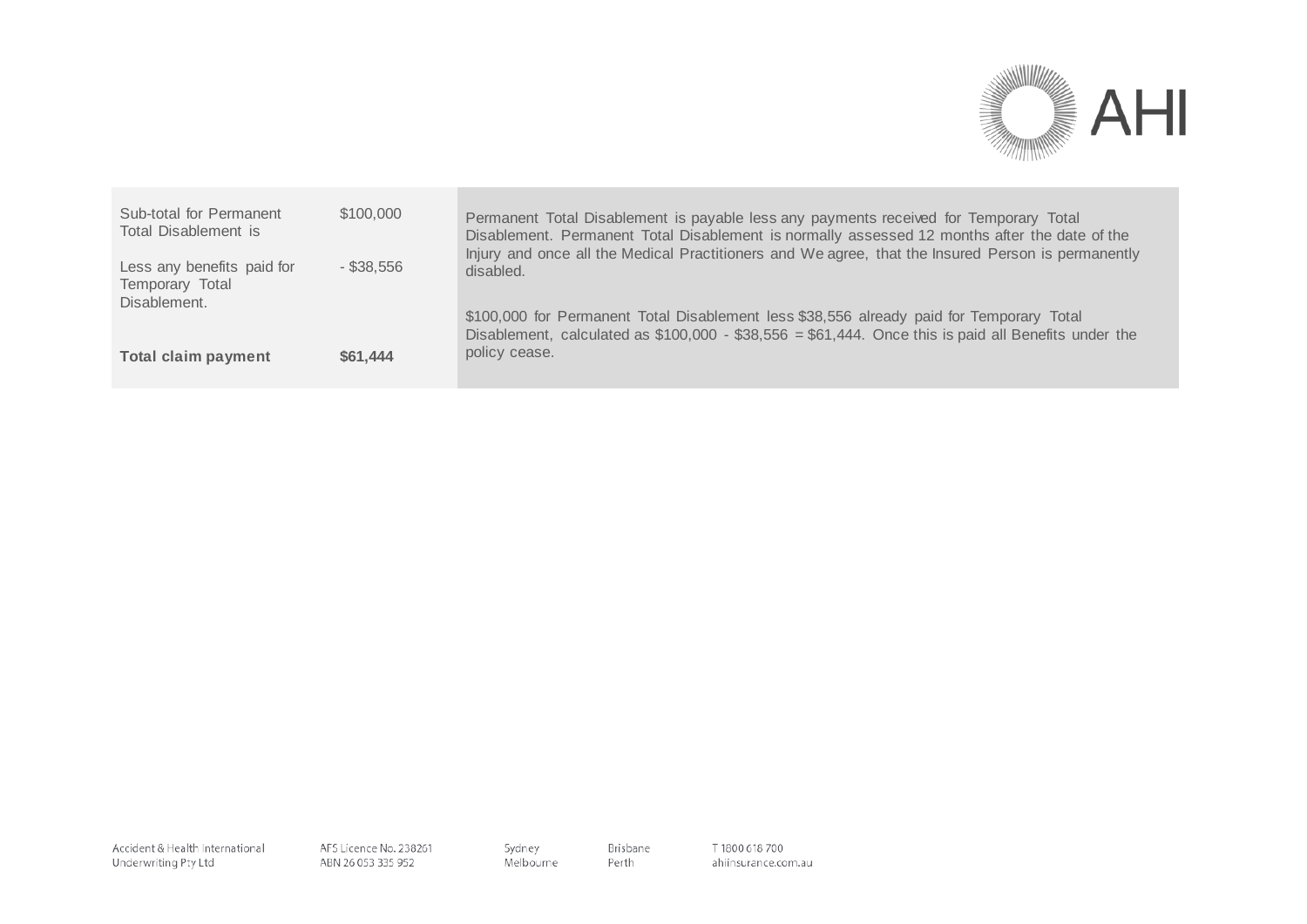

# Temporary Total Disablement and Temporary Partial Disablement from an Injury

The Insured Person injures their knee in a bicycle Accident and requires an operation to repair the damage. The Insured Person is partially disabled from the date of Injury until the operation 27 weeks later. The surgeon who carried out the operation certifies the Insured Person will be totally disabled for 6 weeks following the operation to allow the Insured Person to regain full use of the knee.

The Insured Person is listed on the Policy with a weekly Injury Benefit of 85% of Income to a maximum of \$2,000 per week. Temporary Partial Disablement is 40% of the Temporary Total Disablement Benefit. The Deferral Period is 14 consecutive days.

| How much We pay                                                     |                         | How the payment is calculated                                                                                                                                                                                                                                                                                                                                                                                        |
|---------------------------------------------------------------------|-------------------------|----------------------------------------------------------------------------------------------------------------------------------------------------------------------------------------------------------------------------------------------------------------------------------------------------------------------------------------------------------------------------------------------------------------------|
| Temporary Partial<br><b>Disablement</b><br>For 27 weeks             | \$731 /week<br>\$19,737 | Proof is supplied confirming the Insured Person's Income is \$2,150 per week.<br>For Temporary Total Disablement We pay the lesser of 85% of actual Income up to the<br>maximum weekly Injury benefit of \$2,000<br>85% of the actual Income is \$1,827.50<br>$\bullet$<br>For Temporary Partial Disablement we pay 40% of this amount, being \$731.00 per week (less<br>the Deferral Period, calculated as follows) |
| Less the 14 day Deferral<br>Period expressed as an<br>amount of     | $-$ \$1,462             | \$1,827.50 per week divided by 7 x 14 days Deferral Period x 40% (Temporary Partial Disablement<br>benefit) is \$1,462. This is deducted from the Temporary Partial Disablement benefit.                                                                                                                                                                                                                             |
| <b>Temporary Partial</b><br><b>Disablement</b><br>payment amount is | \$18,275                | This is the amount that is payable to the Insured Person for Temporary Partial Disablement.                                                                                                                                                                                                                                                                                                                          |

Brisbane

Perth

Accident & Health International Underwriting Pty Ltd

AFS Licence No. 238261 ABN 26 053 335 952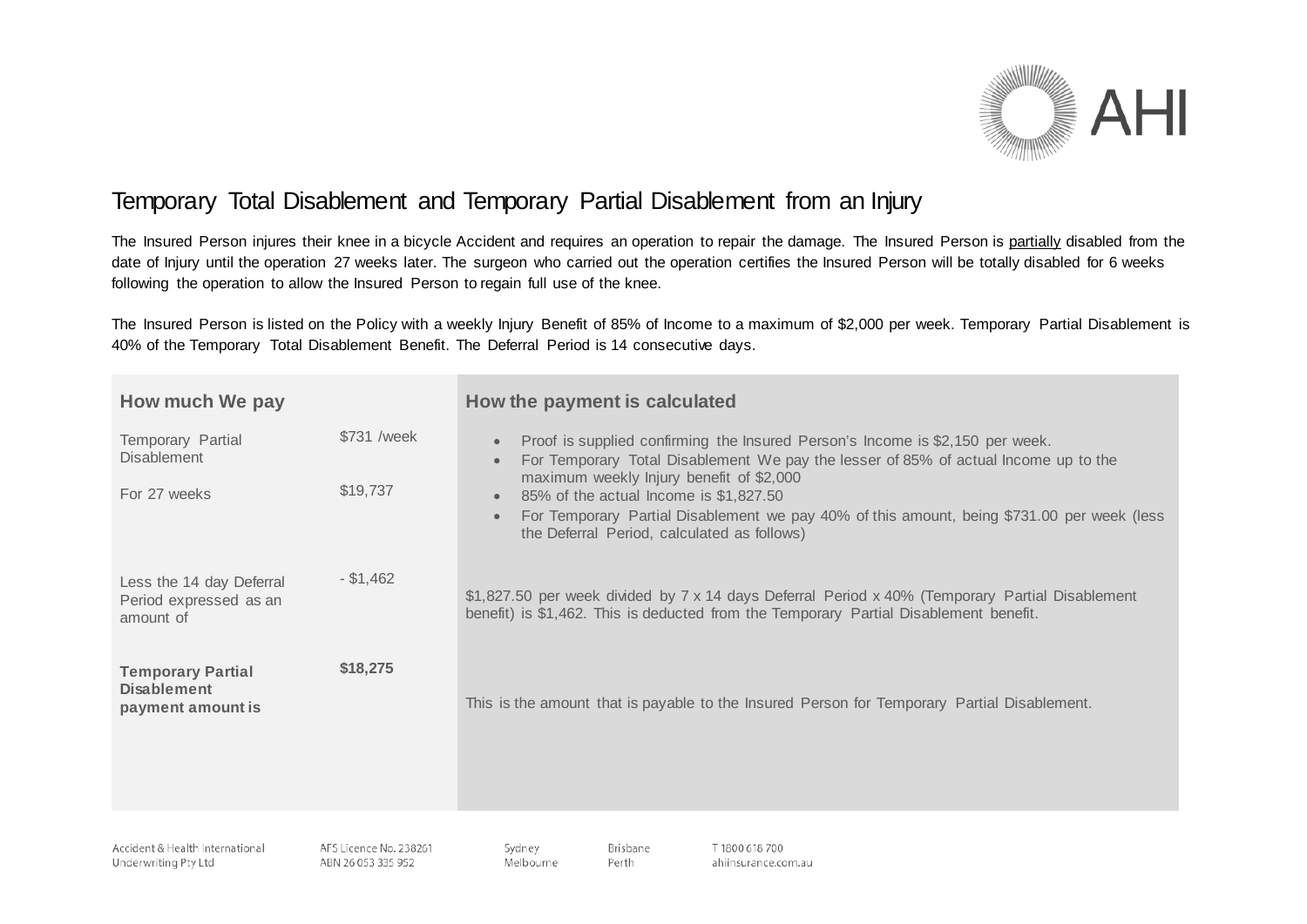

| Temporary Total<br>Disablement is<br>For 6 weeks (the Deferral<br>Period is not applied again<br>as it was the same lnjury and<br>disablement was within 6<br>consecutive months of the<br>end of the first period of<br>disablement). | \$1,827,50/week<br>\$10,965 | Proof is supplied confirming the Insured Person's Income is \$2,150 per week.<br>$\bullet$<br>For Temporary Total Disablement We pay the lesser of 85% of actual Income up to the<br>maximum weekly Injury benefit of \$2,000<br>85% of the actual Income is \$1,827.50<br>$\bullet$ |
|----------------------------------------------------------------------------------------------------------------------------------------------------------------------------------------------------------------------------------------|-----------------------------|--------------------------------------------------------------------------------------------------------------------------------------------------------------------------------------------------------------------------------------------------------------------------------------|
| Sub-total for Temporary Total \$10,965<br>Disablement is                                                                                                                                                                               |                             | This amount is payable to the Insured Person for Temporary Total Disablement.                                                                                                                                                                                                        |
| <b>Total claim payment</b>                                                                                                                                                                                                             | \$29,240                    | Both Temporary Partial and Temporary Total Disablement payments are paid monthly in arrears.                                                                                                                                                                                         |

Brisbane

Perth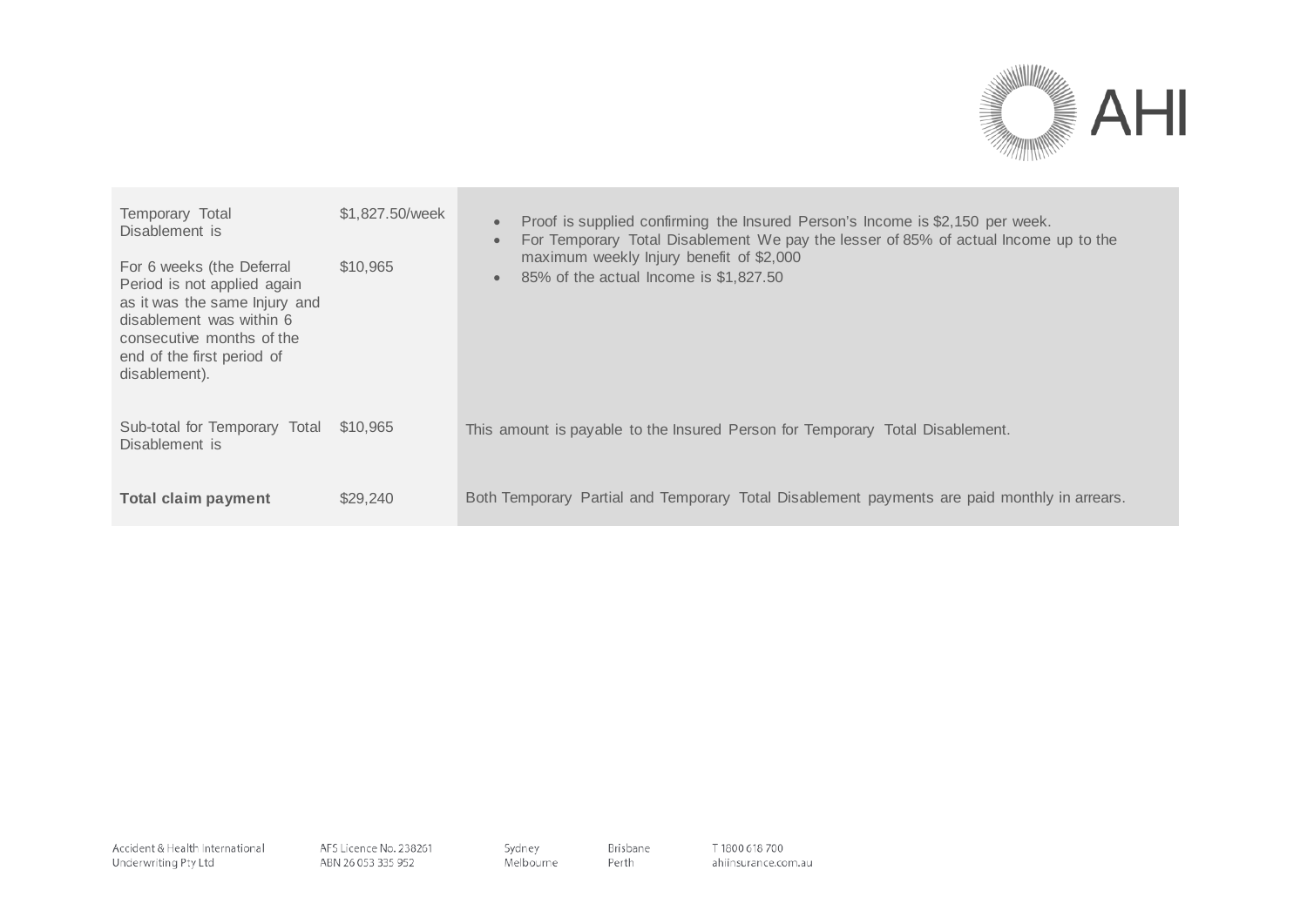

## Temporary Total Disablement – Sickness

The Insured Person suffers an ear infection which damages their ear drum and requires an operation to repair the damage. The Insured Person is temporarily totally disabled from the date of contracting the infection until the infection clears up 3 weeks later. They then have to wait for an operation. The operation takes place 15 weeks after the infection was contracted. The surgeon who carried out the operation certifies the Insured Person will be totally disabled for 2 weeks following the operation to allow the Insured Person to recover from the operation.

The Insured Person is listed on the Policy with a weekly Sickness Benefit of 85% of Income to a maximum of \$1,100 per week. The Deferral Period is 14 consecutive days.

| How much We pay                                                 |                         | How the payment is calculated                                                                                                                                                                                                                                                                                                                                                                                                          |
|-----------------------------------------------------------------|-------------------------|----------------------------------------------------------------------------------------------------------------------------------------------------------------------------------------------------------------------------------------------------------------------------------------------------------------------------------------------------------------------------------------------------------------------------------------|
| Temporary Total<br><b>Disablement</b><br>For 3 weeks            | \$1,100/week<br>\$3,300 | Proof is supplied confirming the Insured Person's Income is \$1,890 per week.<br>We pay the lesser of 85% of actual Income up to the maximum weekly Sickness benefit<br>of \$1,100<br>85% of the actual lncome is \$1,606.50<br>Therefore, We pay to the lesser amount of \$1,100 per week multiplied by the number of<br>weeks the Insured Person is Temporary Totally Disabled (less the Deferral Period,<br>calculated as follows). |
| Less the 14 day Deferral<br>Period expressed as an<br>amount of | $-$ \$2,200             | \$1,100 per week divided by $7 \times 14$ days Deferral Period is \$2,200. This is deducted from the<br>above Temporary Total Disablement benefit amount.                                                                                                                                                                                                                                                                              |

Brisbane

Perth

Accident & Health International Underwriting Pty Ltd

AFS Licence No. 238261 ABN 26 053 335 952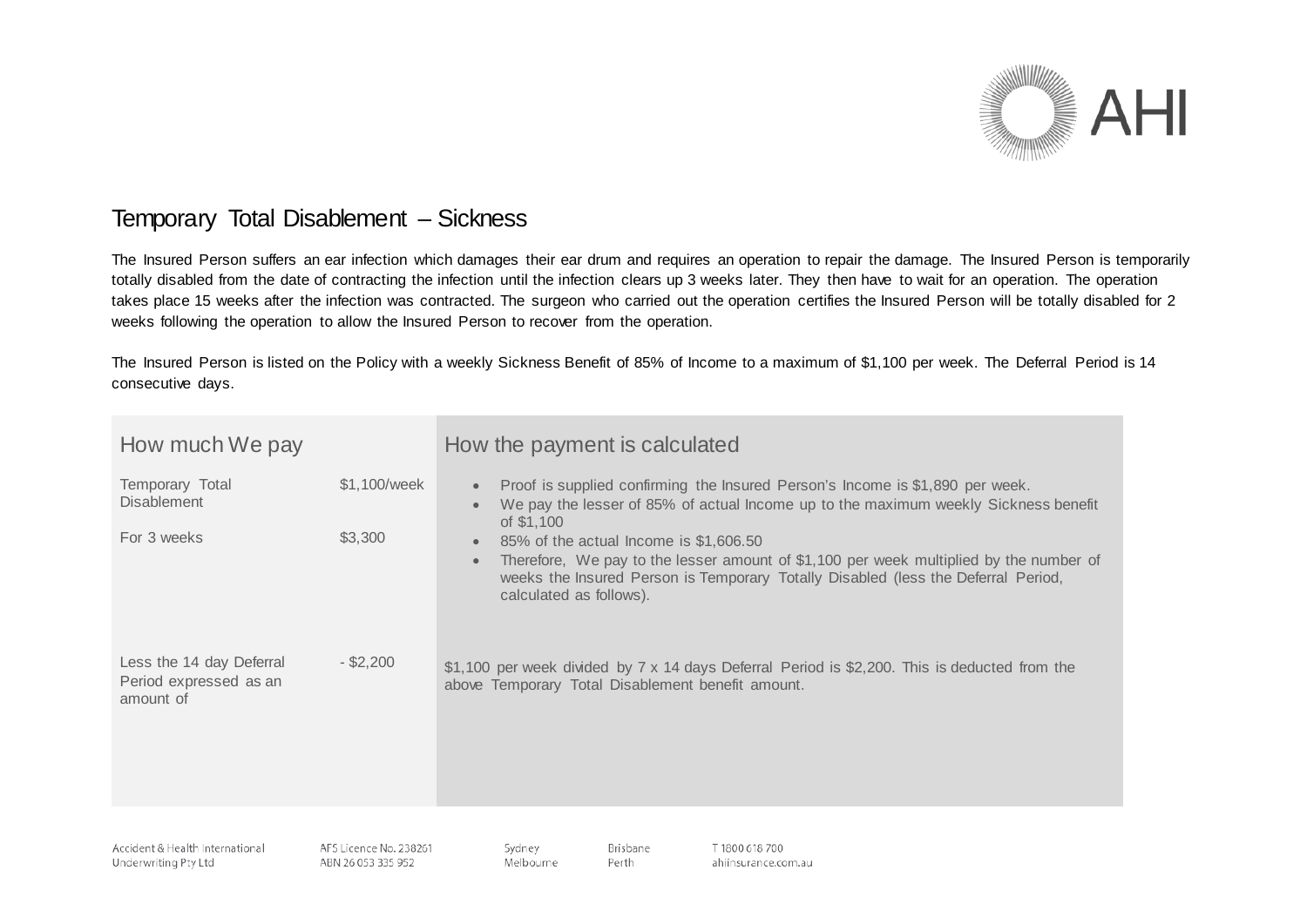

| Sub-total for Temporary Total<br>Disablement amount for the<br>first 3 weeks of the ear<br>infection is                                                                                                 | \$1,100 | This is the amount that is payable to the Insured Person for Temporary Total Disablement.                             |
|---------------------------------------------------------------------------------------------------------------------------------------------------------------------------------------------------------|---------|-----------------------------------------------------------------------------------------------------------------------|
| Temporary Total<br><b>Disablement</b>                                                                                                                                                                   | \$1,100 | As above, the weekly Sickness benefit amount is calculated to be \$1,100 per week.                                    |
| For 2 weeks is (the Deferral<br>Period is not deducted again<br>as it was the same Sickness<br>and disablement was within 6<br>consecutive months of the<br>end of the first period of<br>disablement). | \$2,200 |                                                                                                                       |
| Sub-total for Temporary Total<br>Disablement amount after<br>the operation is                                                                                                                           | \$2,200 | This is the amount payable to the Insured Person for Temporary Total Disablement in addition to<br>the above payment. |
| Total claim payment is                                                                                                                                                                                  | \$3,300 | Temporary Total Disablement is paid monthly in arrears for each period of disablement.                                |

Brisbane

Perth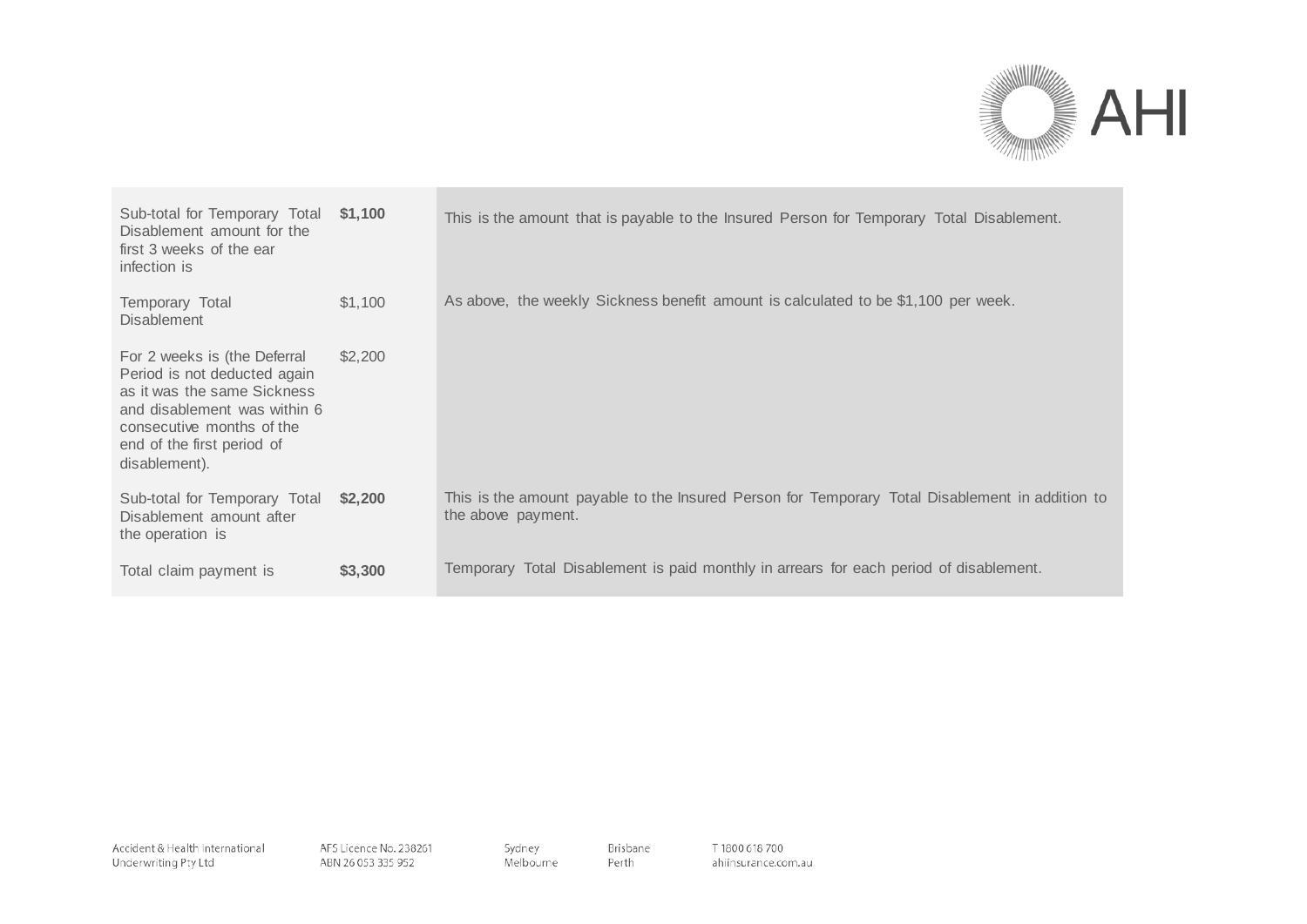

#### Loss of Deposit due to Sickness

The Insured Person booked airfares and paid a deposit for hotel accommodation for a week long business trip to Dubai. Three days prior to leaving for the trip the Insured Person is diagnosed with severe appendicitis and is rushed to hospital for an emergency operation. The operation was completely successful but the Insured Person was not able to fly for a period of at least two weeks, meaning they had to cancel the trip to Dubai. The total cost of the trip to Dubai would have been \$7,459.40, however the Insured Person had only paid a non-refundable deposit for the hotel accommodation amounting to \$653.00 and had only made an Airline booking for the flights.

The Cancellation/Loss of Deposits cover sum insured limit under the Insured Persons AHI Corporate Travel policy is up to \$100,000. The Airline charge a booking cancellation fee of \$640.00.

| How much We pay                                                                 |         | How the payment is calculated                                                                                                                                                                                                                                                      |
|---------------------------------------------------------------------------------|---------|------------------------------------------------------------------------------------------------------------------------------------------------------------------------------------------------------------------------------------------------------------------------------------|
| We pay the total amount of<br>claim for the non-refundable<br>hotel booking fee | \$653   | Proof is supplied confirming the cost of the trip to Dubai would have been \$7,459.40.<br>$\bullet$<br>Proof is supplied confirming the non-refundable hotel booking fee is \$653.<br>$\bullet$<br>Proof is supplied confirming the Airline cancellation fee is \$640<br>$\bullet$ |
| Airline cancellation fee                                                        | \$640   |                                                                                                                                                                                                                                                                                    |
| Total claim<br>payment amount is                                                | \$1,293 | This is the amount that is payable to the Insured Person.                                                                                                                                                                                                                          |

Brisbane

Perth